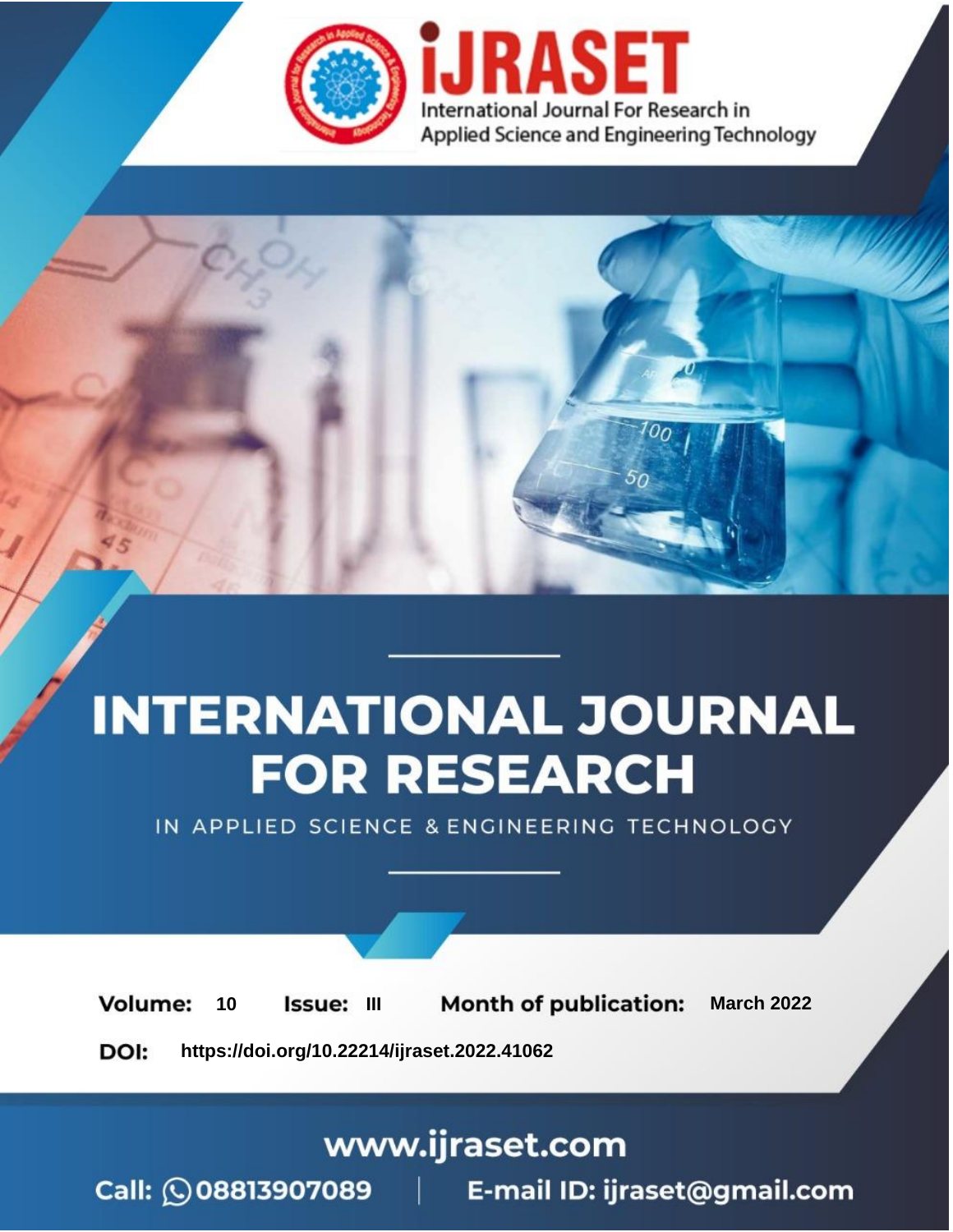

### **Solar Roof Top System Structure Analysis and Its Cost Optimization**

Aditya Gulalkari<sup>1</sup>, Prajwal Kalmegh<sup>2</sup>, Chinmay Bokey<sup>3</sup>, Anurodh Patil<sup>4</sup>, Tushar Mohod<sup>5</sup>

*1,2,3,4Student, Dept. of Mechanical Engineering, H.V.P.M. College of Engineering and Technology, Amravati, India <sup>5</sup>Professor, Department of Mechanical Engineering, H.V.P.M. College of Engineering and Technology, Amravati, India* 

*Abstract: Nowadays the demand for clean, renewable energy sources is increasing. The use of renewable energy resource increasing rapidly. The structure plays an important role in stability of an entire solar mounting structure. The solar structure decide the life period of hole solar panel mounting system solar structure has to withstand different types of loading conditions and bear the weight of photo-voltaic panels. In this review paper, there is consideration about design and analysis and cost optimization of solar panel support structure by considering environmental effect like wind load, structural load and height of structure , material selection and also their properties . The analysis can be done by creating model in software and followed by analysis using different software to determine pressure distribution on the solar panel area and structure, then it can break and will be affect the power generation and also affect the life cycle of the hole solar panel mounting system. Keyword:-Solar panel, types of structures, wind load, structural Analysis, Cost Optimization.*

#### **I. INTRODUCTION**

Sun is the ultimate source of energy, almost all forms of energy is either directly or indirectly related it. It has been saying that the energy released from sun in one second is more than that what mankind had used since the dawn of civilization. Nowadays the demand for clean, renewable energy sources is increasing. In order to collect solar power effectively, it is necessary to use large areas of solar panels properly aligned to the sun. A wide variety of design solutions is suggested so as to achieve maximum efficiency .In so Many countries are now moving towards renewable source of energy for power generation. Solar energy is emerging as one of the prominent source of energy. One of the main components of solar system plants is the structure. If the structure fails, then the entire plant will shut down. Thus structures designed to withstand different loading parameters. Such as height of structure wind load, structure load .Mounting structures are the backbone of a solar power plant as they provide support to modules. These support structures raise solar panels at appropriate angles to ensure that they receive maximum solar irradiation .Solar PV rooftop system is basically a small power plant at your rooftop. Solar PV modules form an array and it requires a mounting structure to hold PV modules at the required angle for maximized generation. The solar panels convert solar energy in the form of light into electricity in DC form Direct Current .The technology of solar arrays includes the optimization of structural platforms, lightweight array frames, innovative deployment systems and higher efficiency photovoltaic components. The existing types of technology, methods of installation, and mounting locations ground, roof, or integrated with the building envelope vary significantly, and are consequently affected by all loading condition differently Also the structure should withstand the loads until the service life span of plant . There are different types of solar mounting structure. They are either mounted on ground, on roofs or on poles. There are five basic types of mounting structures of which four are fixed- angle types and one variable-angle type: Roof Mounted Racks. Ground Mounted Racks are used in solar structure mounting system.

#### **II. SOLAR MOUNTING SYSTEM**

Mounting structures need to be durable to be able to bear the weight of solar panels, high wind speeds and a range of temperatures. In order to adapt to topographical features and weather conditions at site, module mounting structures require customisation. These structures can be set up for rooftop plants, ground-mounted solar, carport and sun tracker solutions. Mounting structures have evolved over the years in terms of weight, material, adaptability and cost. Solar panels are not directly attached to the ground or rooftops; rather, they need to be mounted on supporting structures that can align them perfectly for optimised energy production. The primary purpose of mounting structures is to position the solar panel at an angle that can maximise the amount of sunlight it receives. These structures also protect the modules from natural calamities and prevent dust, water and other elements from accumulating on their surface. In addition, mounting structures allow for easy maintenance and repairs of solar panels. Mounting structures are the backbone of a solar power plant as they provide support to modules. These support structures raise solar panels at appropriate angles to ensure that they receive maximum solar irradiation.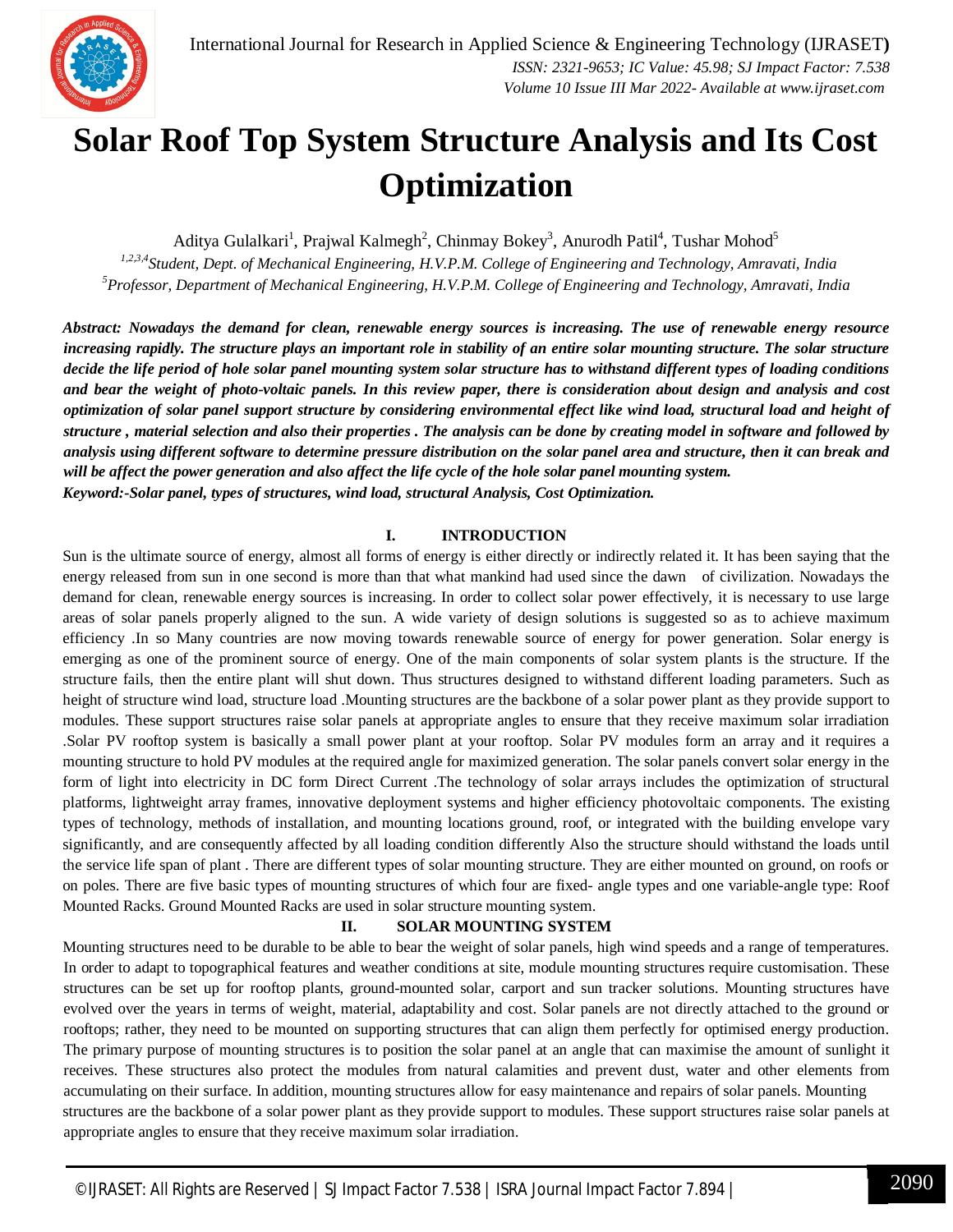

International Journal for Research in Applied Science & Engineering Technology (IJRASET**)**  *ISSN: 2321-9653; IC Value: 45.98; SJ Impact Factor: 7.538 Volume 10 Issue III Mar 2022- Available at www.ijraset.com*



Fig. 1: Solar mounting structure.

#### **III. TYPES OF ROOFTOP STRUCTURES**

#### *A. Standard Rooftop Mounting Structure*

Standard Rooftop Mounting Structure is the most common choice of many households. These are the most basic mounting structures that come in three different types.

1.Railed Mounting Structure: In a railed mounting structure, solar panels are fixed on several rails through a set of clamps. The rails are made of aluminium and attach to your roof by using a drill and nut-bolts.

2.Rail less/Ballasted Mounting System: Rail less mounting structure is also known as ballasted mounting structure. In this structure, solar panels are directly fixed with the roof by using hardware. This is a cost effective and easy way to install solar panels on roofs. 3.Shared Rail Mounting System: Shared rail mounting system is very similar to railed system. In the railed mounting system, 4 rails are used to fix 2 rows of solar panel. While in the shared rail system only 3 rails will be used to mount 2 rows. The middle rail will be shared by both the rows.

#### *B. Elevated Solar Panel Structure*

In elevated solar panel structure, solar panels are installed at a height of 10 to 15 ft. There will be a little room type space beneath the mounting structure. It is also the most common types of mounting structure.

#### **IV. MATERIAL USED IN SOLAR MOUNTING STRUCTURE**

Stainless steel, aluminium and galvalume are the primary materials used in solar mounting structures in India. While steel and aluminium have been in use for a long time, galvalume is a more recent addition. The type of material used for mounting structures is dependent on the location and the life cycle of the plant. Earlier, wood and polymer were used as mounting structure materials. However, they have been replaced with more durable materials and are no longer actively used.

*1) Stainless Steel:* Durability and stability are the inherent properties of stainless steel, which makes it ideal for manufacturing mounting structures. This helps hold solar panels in place in harsh weather conditions. Most Indian projects use stainless steel for mounting structures. For components that are exposed directly to damaging weather conditions, hot-dip galvanisation (HDG) is done to prevent corrosion and improve the life of the structure. Typically, a 70 micron coating thickness is sufficient for parts that are not subject to mechanical wear and tear such as mounting structures. However, HDG has its own limitations in terms of quality control as it is largely a semi-automated process. Meanwhile, pre-galvanised steel is used for solar mounting structures. It is typically used for parts that are not highly exposed to corrosive elements and water. Cold formed steel (CFS) or light gauge steel has been found to be highly suitable for solar mounting structures.CFS has high tensile strength despite being lightweight. This allows the framing of mounting structures to be done on-site as well. The frames can be manufactured and assembled in a factory, or can be assembled at the plant location so as to allow minor adjustments to ensure a well-fitting mounting structure. The material is highly flexible in terms of thickness, design and length. Moreover, it is cost-effective, and can be manufactured and installed with greater precision. CFS is also resistant to corrosion and can withstand high winds and rust with the help of HDG core and a layer of zinc, as used by many manufacturers.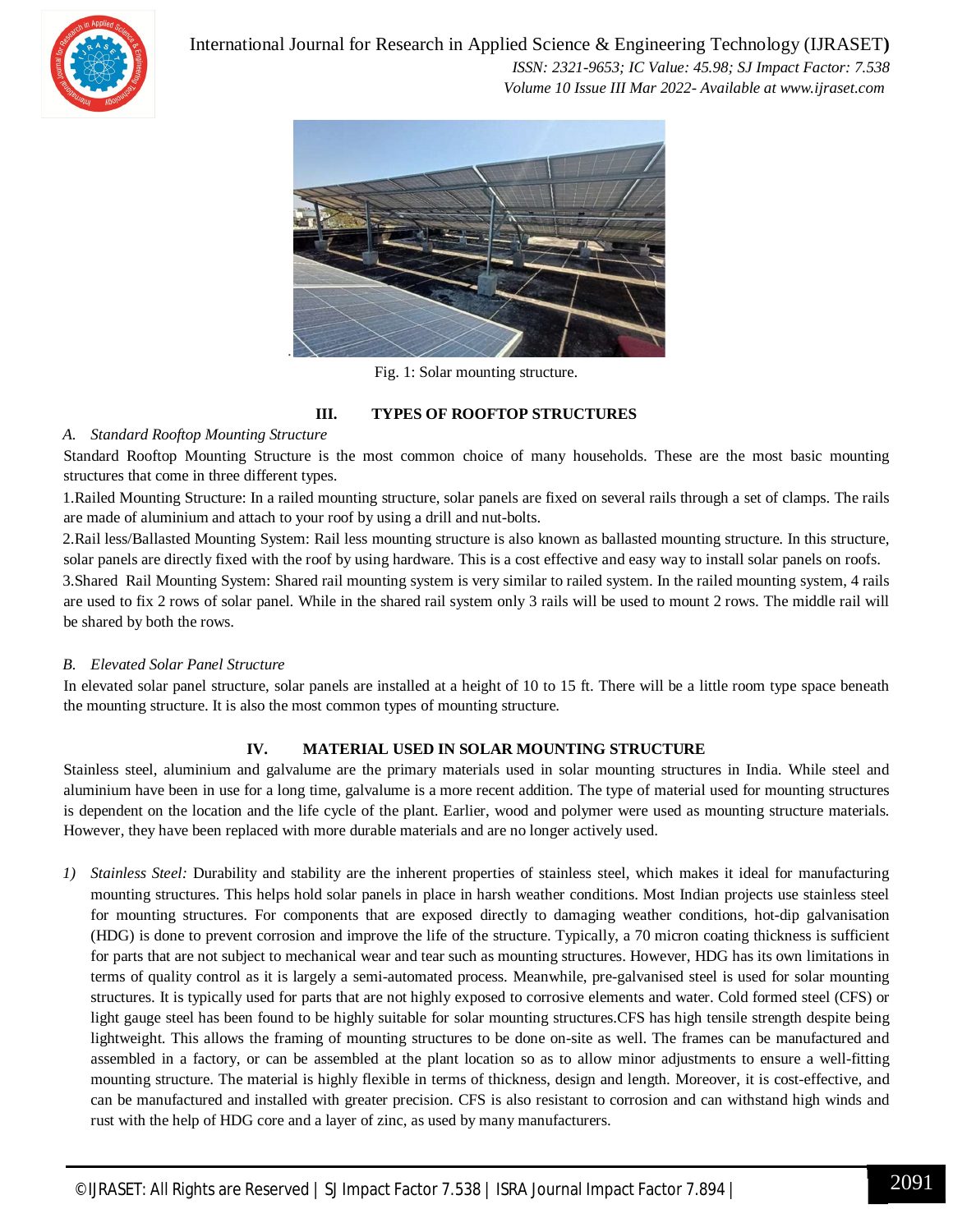International Journal for Research in Applied Science & Engineering Technology (IJRASET**)**



 *ISSN: 2321-9653; IC Value: 45.98; SJ Impact Factor: 7.538 Volume 10 Issue III Mar 2022- Available at www.ijraset.com*

- *2) Aluminium:* Aluminium extrusions have been widely used as solar mounting structures in India. The extrusion process provides flexibility to the design, and gives it the optimum rigidity and strength. The material is lightweight, has low density and can be easily transported to far-flung areas. Moreover, aluminium so used is highly durable, almost maintenance-free and recyclable. Some of the key properties of aluminium used in solar mounting structures are high strength, formability, electrical and thermal conduction, resistance to corrosion, and high heat and light reflection. Moreover, it is easy to fabricate and recycle. Aluminium mounting structures are also ideal for rooftop solar plants given the rooftop weight restrictions. It is suitable for the installation of solar panels on carports and other platforms. Aluminium extrusions can be customised on-site, and require less installation time. They do not entail high labour costs. The low weight of aluminium eases its transportation. It also keeps the transport costs low. Aluminium is naturally resistant to oxidation and other environmentally corrosive effects. These parts can be designed for quick snap-together installation with tight joints.
- 3) Galvanized Iron: Galvanized iron is essentially iron that's been coated with a protective zinc layer on the outside. Iron itself is susceptible to weather-related degradation. When exposed to moisture and oxygen, for example, iron will rust and corrode. ln galvanizing zinc coating is applied to iron or steel to prevent it from rusting. There are several methods of galvanising. The most common method employed in module mounting structure is the hot dip galvanization. In hot dip galvanization, the material to be galvanized is submerged in molten zinc at a temperature of around 449 °C. The galvanized material when exposed to atmosphere, the pure zinc reacts with the oxygen forming zinc oxide which further reacts with the carbon do oxide in the atmosphere to form Zinc Carbonate. The zinc carbonate is dull grey coloured and strong material. It gives protection to the material beneath the coating from any corrosion. In solar PV module mounting structure, iron is used for galvanizing process. Galvanized iron is manufactured and used for wide variety of purposes but its primary use is for sheet metal roofing and other building materials, such as metal framing studs, metal roof shingles and fencing. The various property of Galvanized iron are corrosion resistance Association, galvanized steel resists corrosion up to 100 times better than uncoated steel Surface Appearance. All galvanized steel has a matte-grey appearance. Formability, Durability, Recyclable, due to this property galvanized iron are mostly used in solar mounting structure. The real benefits of Galvanized iron are. Lowest first cost. Galvanizing is lower in first cost than many other commonly specified protective coatings for steel. Less maintenance, Lowest long term cost, long life , reliability ,Reliability Toughest coating ,Automatic protection for damaged areas , Complete protection. Ease of inspection. Because of this benefits galvanized iron are mostly used in mounting of solar mounting structure.

#### **V. LITRATURE REVIEW**

Nina Pande et.al. Different types of load acting on solar structure in this review paper studies different types of load acting on solar structure and their analysis. Also studied if the structure is not designed considering all loading factor then it can lead to breakage of structure which intern will affect the power generation.

Gadhavi Akash G et.al. Design and analysis of solar panel support structure in the paper studies Support structure by considering environmental effects like wind load , height of structure , structural load the analysis can be done by creating the model in software and then analysis in different software . Is also considered that verify that the location is important for solar panel mounting structure it also affect the performance and life span of that structure.

Alex Mathew et.al. Design and stability analysis of solar panel support structure subjected to the wind force and made in mind steel in this paper the design of solar panel support structure and the effect of wind force on its structural stability is discussed in this paper the measures for preventing the overturning of structure are also discussed they used CAD modelling software CREO 2.O test model of solar panel support structure was created steel. They concluded that the design of solar panel supporting structure is done and the effects of wind force on its structure stability are analysed. Due to the wind force, a reaction force is experienced on the structure and the structure will retain its stable state, only if this reaction force is compensated by the force due the self-weight of the structure. .

Rohit Pnjwani et.al. Studies design and analysis of solar structural and mounting for solar panel in this studies discussed the solar mounting system and their various types and also studied material selection which material can be suitable for solar mounting structure for including all environmental effects also studied material properties and cost of materials They concluded that The modified solar mounting structure is based on the analysis of wind velocity considering constants regions velocity and different boundary conditions. The material used for the modified design is appropriate for all the surrounding conditions and cost friendly**.**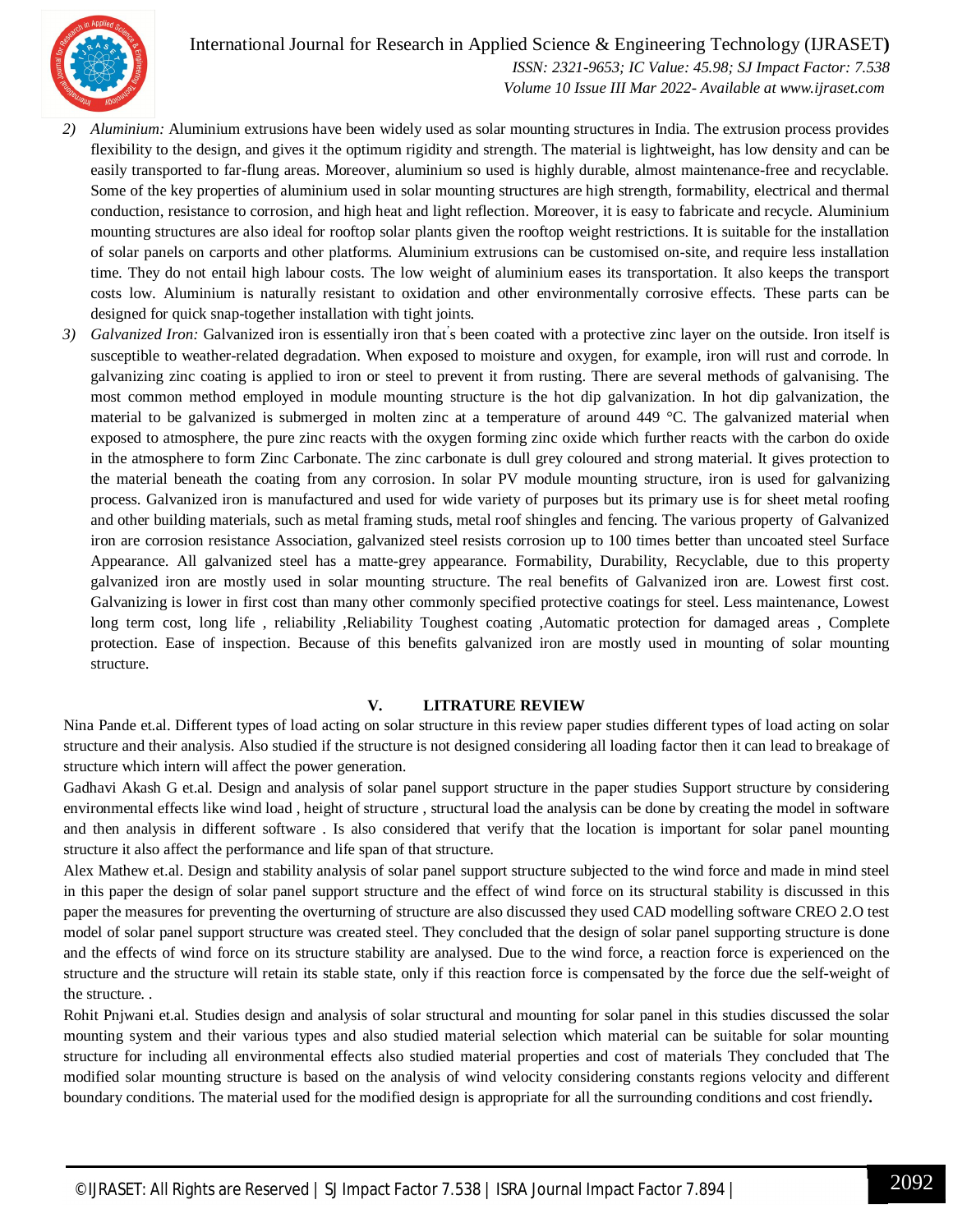

#### International Journal for Research in Applied Science & Engineering Technology (IJRASET**)**  *ISSN: 2321-9653; IC Value: 45.98; SJ Impact Factor: 7.538 Volume 10 Issue III Mar 2022- Available at www.ijraset.com*

Muhammad Waqas et. al. Numerical investigation of impact of various wind loads on the structural stability and strength of solar panel supporting structure. In this study, Finite Element Method (FEM) was established to investigate the impact of various wind loads on the structural reliability and strength of solar panel supporting structures. also studied Wind loads were also calculated by mathematical approach. They concluded that solar panel structure was significantly affected by wind loads applied on the surface of solar PV module. The wind speeds of 20 m/s, 25 m/s, 30 m/s, 35 m/s and 40 m/s were used for the analysis of solar panel supporting structure. The results obtained from the FEM analysis that total deformation and maximum equivalent stresses were increased by increasing the wind loads.

A. Mihailidis et. al. Analysis of solar panel support structure in this studies, the analysis of two different design approaches of solar panel support structures is presented. Also studied the analysis in three different ways such as Loading calculation, Analysis of the structure, identification of structure critical point also studied Finnie Element Method (FEM)is used to calculate the stresses acting on the supporting structure there are two types of solar panel mounting structure fix and adjustable are studied in this paper. They concluded that fixed solar array support structures have sophisticated design that needs to be analyzed and often improved in order to withstand the wind load. The same applies of course to adjustable designs to an even greater extend .The stresses on different members of the structure are studied and also studied comparison of fixed and adjustable support structure.

#### **VI. ADVANTAGES OF MOUNTING STRUCTURE**

- *1) Increase Efficiency:* Mounting structures play an important role in determining the overall efficiency of the solar system, both rooftop and utility. They lift the PV modules at suitable angles and assure maximum energy generation by tilting the solar panels.
- *2) Provide Support and Protection:* Mounting structures bear the entire weight of the solar panels. They help the solar panels to rest comfortably and work productively. Solar mounting structures protect the solar panels from being damaged.
- *3) Strong and Durable:* Solar mounting structures are strong and durable to withstand extreme weather conditions. They are responsible for providing the solar system with an increased life expectancy.
- *4) Available in Many Different Forms:* They are available in a variety of materialistic forms including steel, aluminium, etc. The material they are made of assures you that they are highly durable, corrosion-resistant and rust-free.
- *5) Attract Technological Innovations:* Mounting structure technologies are developing rapidly. As a result, there is a reduction in the cost of the structure. Also, the installation process has become easier and faster. Besides, with technological innovations, the mounting structures are becoming more durable and productive.

#### **VII. CONCLUSION**

We conclude that to study the various structures and design material we also observe the various types of solar mounting structure. Analysis the material and their properties and we also study advantages of solar mounting structure and their cost in our prospective to recommend the material that is galvanize iron.

#### **REFERENCE**

- [1] GadhaviAksh G, Dipesh D Kundaliya"Design and analysis of solar panel support structure**"** International Journal of Advance Research in Engineering, Science &Technology(IJAREST),ISSN(O):2393-9877, ISSN(P): 2394-2444,Volume 2,Issue 5, May- 2015
- [2] Rohit Panjawani, Divyani Jain, Kunal Bhandari, Shivani Gaikwar, Prof. S.U. Deokar" Design and Analysis of Solar Structural and Mountings for Solar Panel" International Journal of Future Generation Communication and Networking Vol. 13, No. 2s, (2020), pp. 668-679 .
- [3] Alex Mathew, Dr. B. Biju, Neel Mathews, Vamsi Pathapadu"Design and Stability Analysis of Solar Panel Supporting Structure Subjected to Wind Force". International Journal of Engineering Research & Technology (IJERT)Vol. 2 Issue 12, December – 2013.
- [4] Muhammad Waqas, Dilawar Ali Khan, Waleed Ahmad, Abdul Rauf, Rozeena Aslam, Saeed Jamal "Numerical investigation of impact of various wind loads on the structural stability and strength of solar panel supporting structure" North American Academic Research , Volume 3, Issue 05; May, 2020; 3(05) 70-84.
- [5] A. Mihailidis, K. Panagiotidis, K. Agouridas "Analysis Of Solar panel Support Structures" 3rd ANSA & μETA International Conference September 9-11, 2009.
- [6] Ninad Pande, Bhavesh Thakur, Prof. Usha Pawar, Prof. Rajesh Jaware "Different types of loads acting on Solar Structure" International Research Journal of Engineering and Technology (IRJET) e-ISSN: 2395-0056 Volume: 08 Issue: 04 | Apr 2021 p-ISSN: 2395-0072.